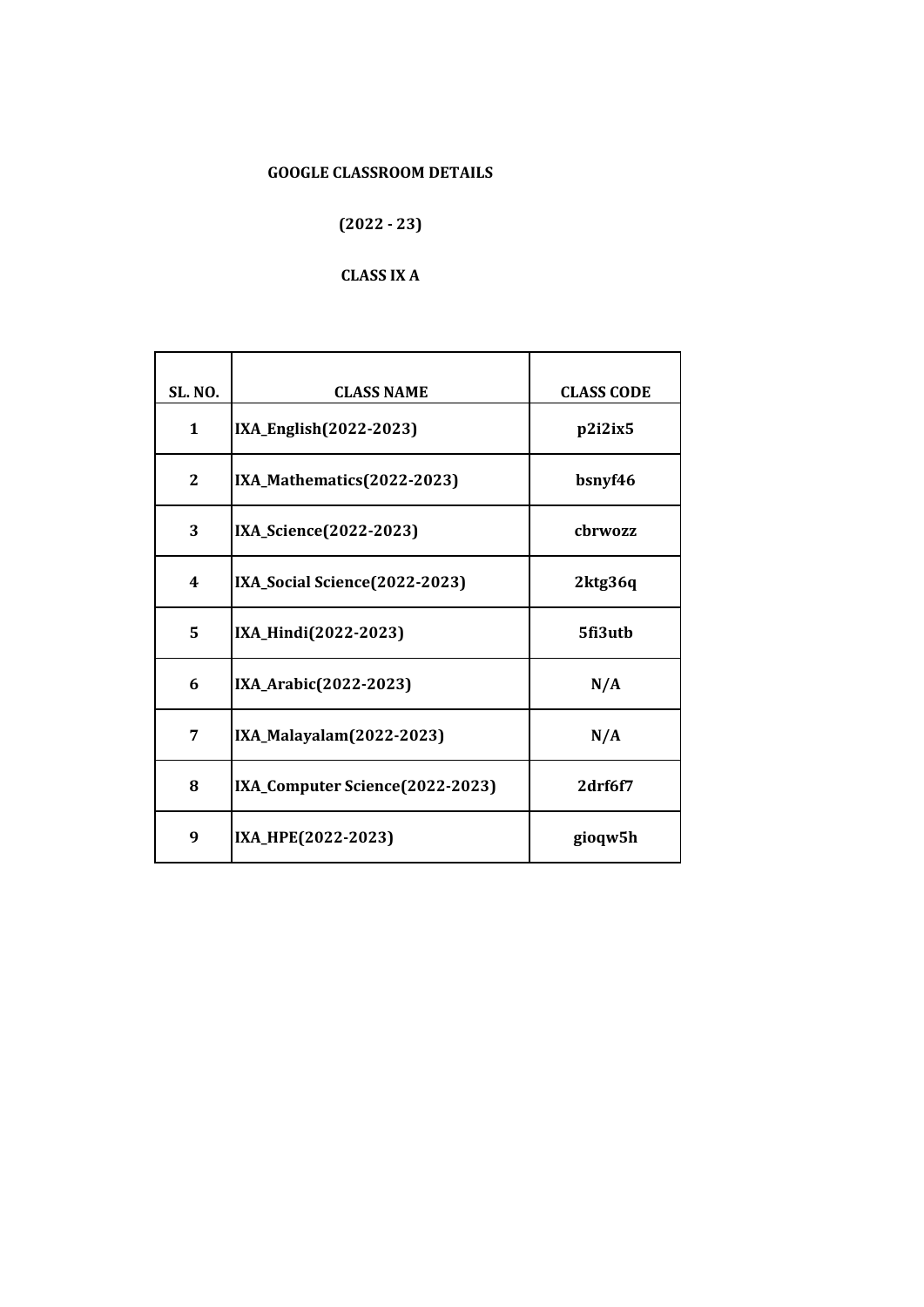## **(2022 - 23)**

#### **CLASS IX B**

| <b>SL. NO.</b> | <b>CLASS NAME</b>               | <b>CLASS CODE</b> |
|----------------|---------------------------------|-------------------|
| $\mathbf{1}$   | IXB_English(2022-2023)          | eb6wkhs           |
| $\mathbf{2}$   | IXB_Mathematics(2022-2023)      | owxsh2z           |
| 3              | IXB_Science(2022-2023)          | yf4pf21           |
| 4              | IXB_Social Science(2022-2023)   | xd4z6ky           |
| 5              | IXB_Hindi(2022-2023)            | mp76taq           |
| 6              | IXB_Arabic(2022-2023)           | N/A               |
| 7              | IXB_Malayalam(2022-2023)        | N/A               |
| 8              | IXB_Computer Science(2022-2023) | djbpzpz           |
| 9              | IXB_HPE(2022-2023)              | gioqw5h           |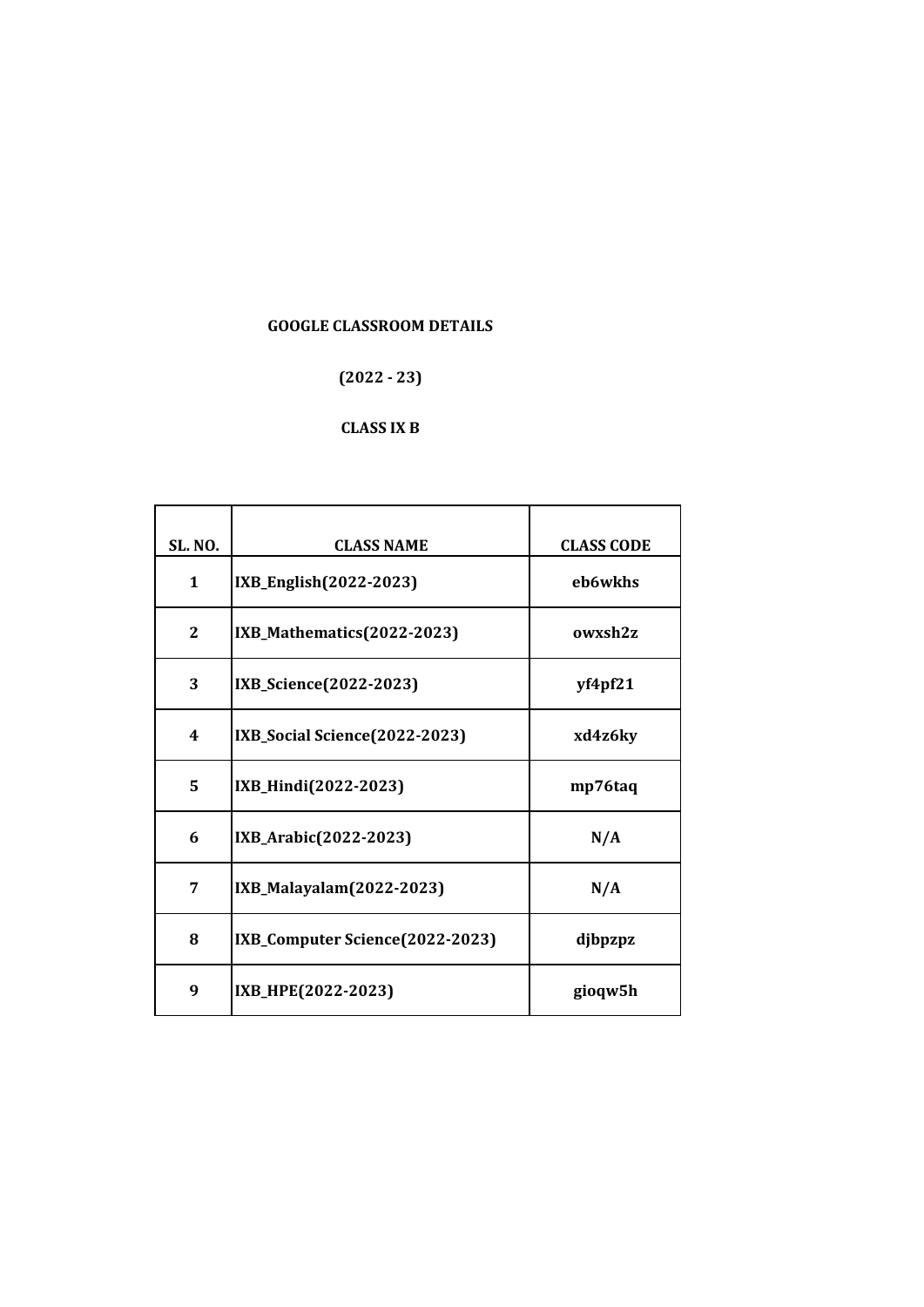## **(2022 - 23)**

## **CLASS IX C**

| <b>SL. NO.</b> | <b>CLASS NAME</b>               | <b>CLASS CODE</b> |
|----------------|---------------------------------|-------------------|
| $\mathbf{1}$   | IXC_English(2022-2023)          | sho2rzf           |
| $\mathbf{2}$   | IXC_Mathematics(2022-2023)      | xlimfq4           |
| 3              | IXC_Science(2022-2023)          | wf2hlfa           |
| 4              | IXC_Social Science(2022-2023)   | lx56srb           |
| 5              | IXC_Hindi(2022-2023)            | N/A               |
| 6              | IXC_Arabic(2022-2023)           | N/A               |
| 7              | IXC_Malayalam(2022-2023)        | am263xy           |
| 8              | IXC_Computer Science(2022-2023) | 6hqhxwr           |
| 9              | IXC_HPE(2022-2023)              | gioqw5h           |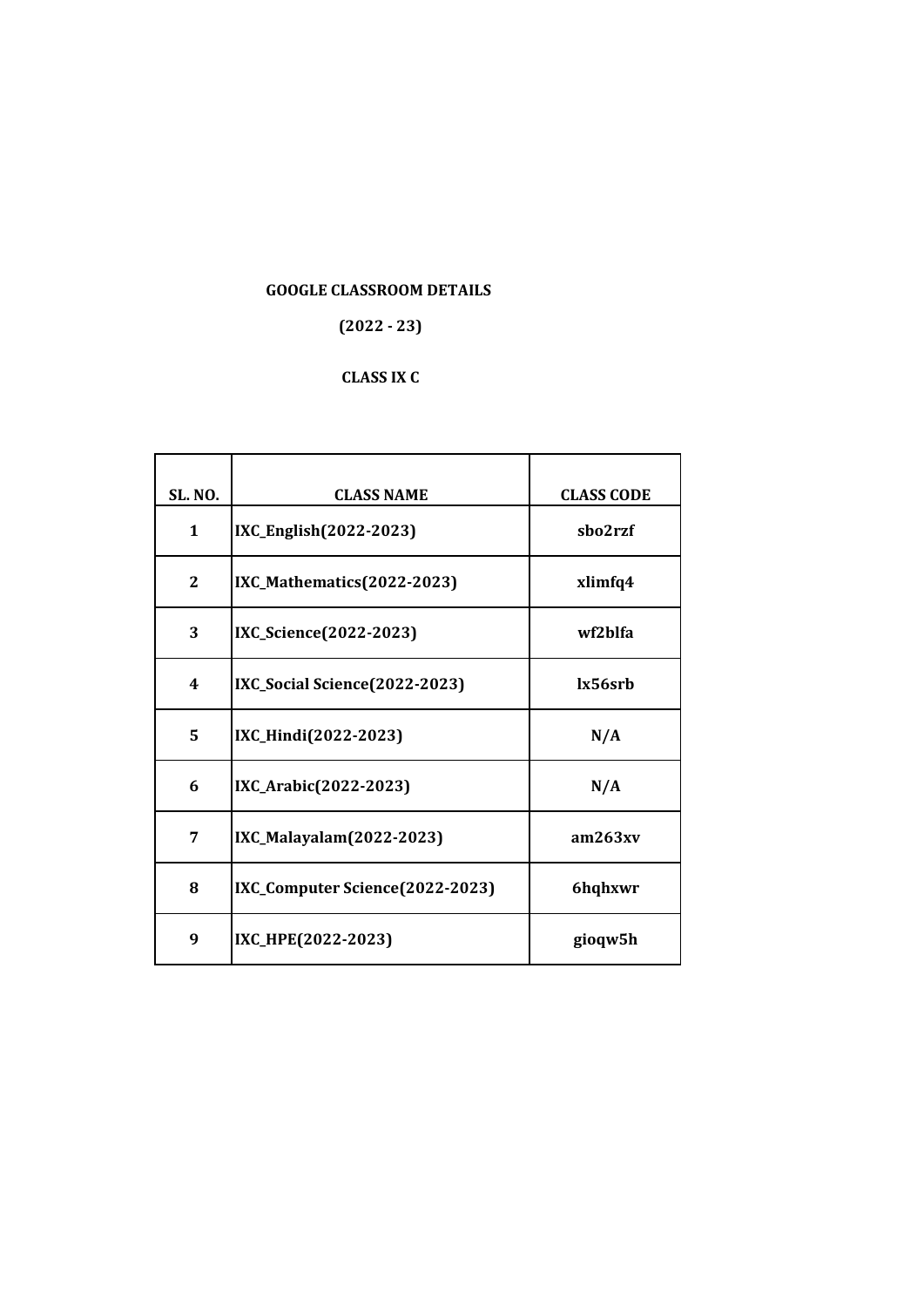## $(2022 - 23)$

## **CLASS IX D**

| <b>SL. NO.</b> | <b>CLASS NAME</b>               | <b>CLASS CODE</b> |
|----------------|---------------------------------|-------------------|
| $\mathbf{1}$   | IXD_English(2022-2023)          | 4kjshdi           |
| $\mathbf{2}$   | IXD_Mathematics(2022-2023)      | hmu76nc           |
| 3              | IXD_Science(2022-2023)          | ixifto7           |
| 4              | IXD_Social Science(2022-2023)   | afpctvn           |
| 5              | IXD_Hindi(2022-2023)            | N/A               |
| 6              | IXD_Arabic(2022-2023)           | 4jkontg           |
| 7              | IXD_Malayalam(2022-2023)        | 6jff3dt           |
| 8              | IXD_Computer Science(2022-2023) | a3ctfqk           |
| 9              | IXD_HPE(2022-2023)              | gioqw5h           |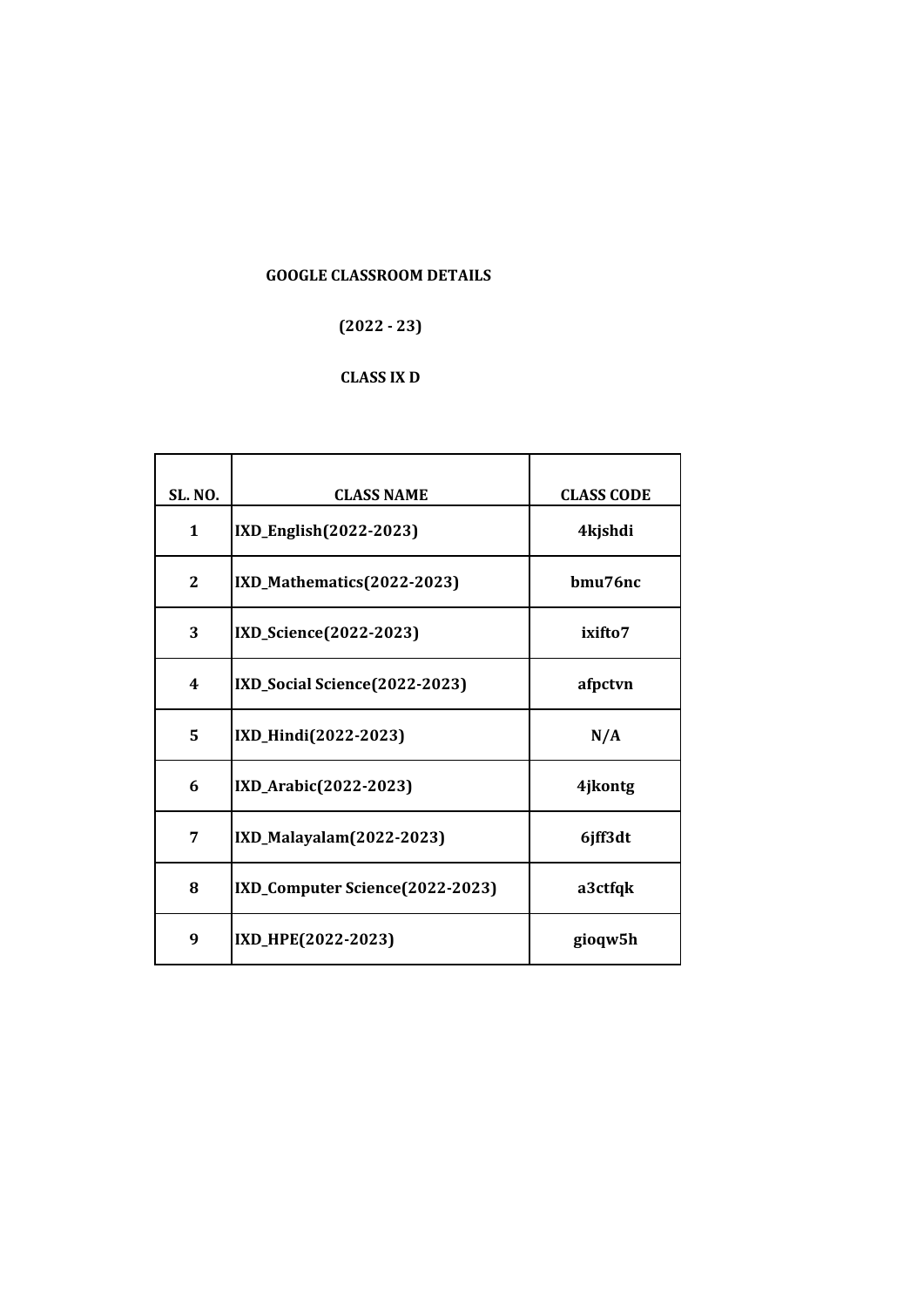## $(2022 - 23)$

#### **CLASS IX E**

| <b>SL. NO.</b> | <b>CLASS NAME</b>               | <b>CLASS CODE</b> |
|----------------|---------------------------------|-------------------|
| $\mathbf{1}$   | IXE_English(2022-2023)          | aqmt2ev           |
| $\mathbf{2}$   | IXE_Mathematics(2022-2023)      | bufptyl           |
| 3              | IXE_Science(2022-2023)          | zkirtw6           |
| 4              | IXE_Social Science(2022-2023)   | wlo5ppl           |
| 5              | IXE_Hindi(2022-2023)            | N/A               |
| 6              | IXE_Arabic(2022-2023)           | N/A               |
| 7              | IXE_Malayalam(2022-2023)        | 3t6b5pf           |
| 8              | IXE_Computer Science(2022-2023) | 3vjoj2z           |
| 9              | IXE_HPE(2022-2023)              | gioqw5h           |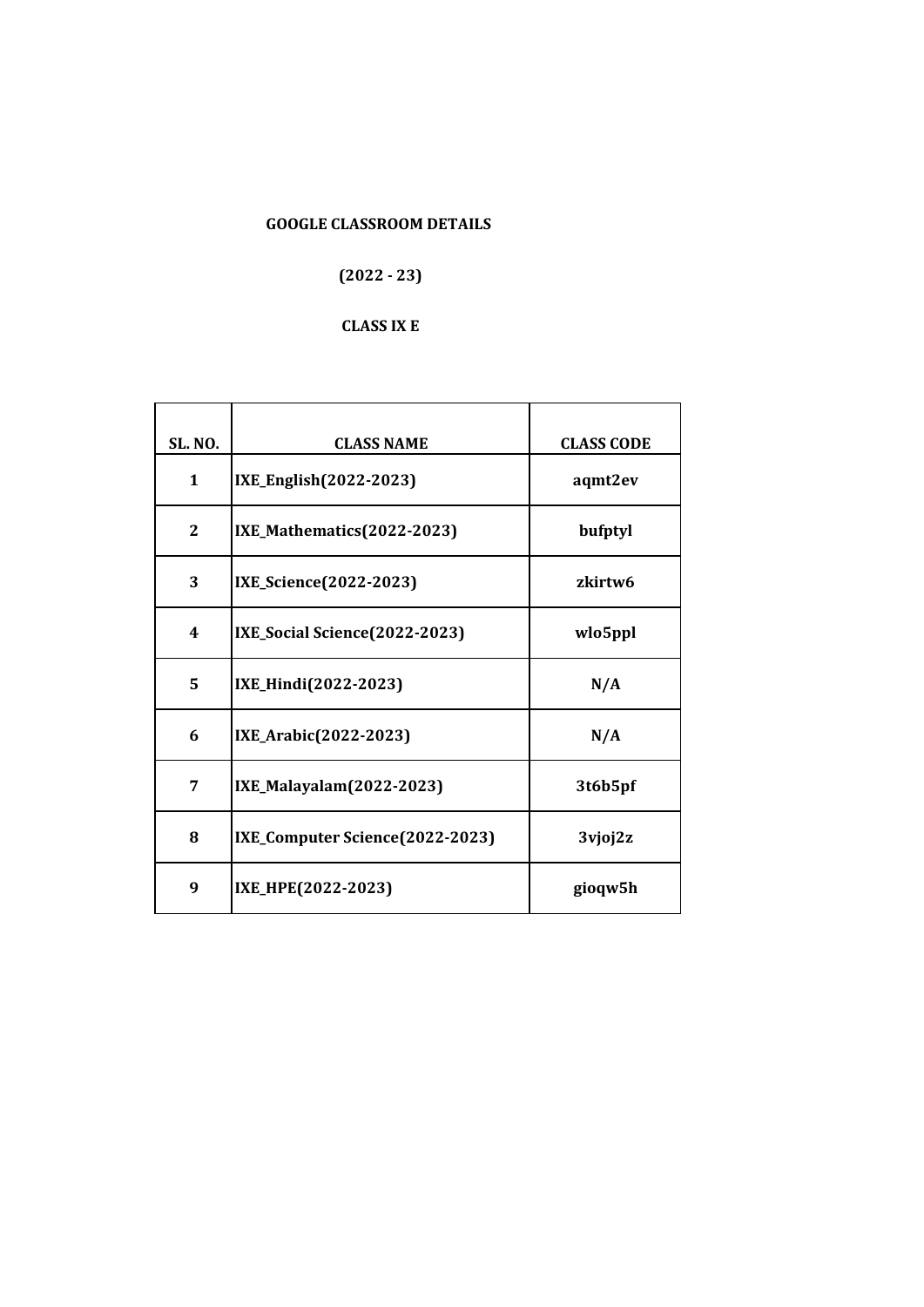#### **(2022 - 23)**

## **CLASS X A**

| <b>SL. NO.</b> | <b>CLASS NAME</b>                     | <b>CLASS CODE</b> |
|----------------|---------------------------------------|-------------------|
| $\mathbf{1}$   | XA_English(2022-2023)                 | a3yko4e           |
| $\mathbf{2}$   | XA_Mathematics(2022-2023)             | quz3az4           |
| 3              | XA_Science(2022-2023)                 | crxvlon           |
| 4              | XA_Social Science(2022-2023)(2022-202 | nnpexw4           |
| 5              | XA_Hindi(2022-2023)                   | ldgecdl           |
| 6              | XA_Arabic(2022-2023)                  | gdbk73s           |
| 7              | XA_Malayalam(2022-2023)               | N/A               |
| 8              | XA_Computer Science(2022-2023)        | k6m6xvo           |
| 9              | XA_HPE(2022-2023)                     | 7mnkmxe           |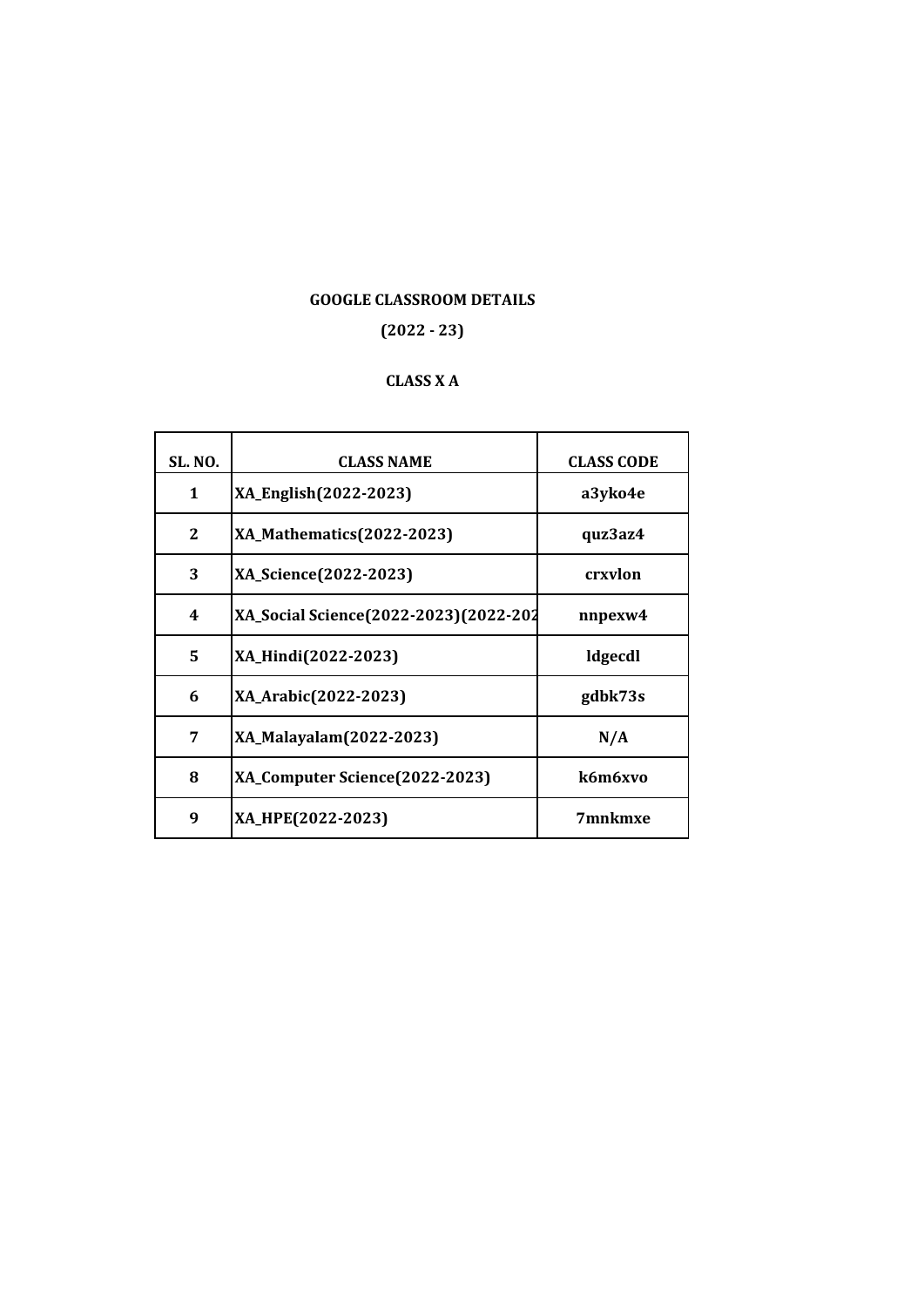## **(2022 - 23)**

## **CLASS X B**

| <b>SL. NO.</b> | <b>CLASS NAME</b>              | <b>CLASS CODE</b> |
|----------------|--------------------------------|-------------------|
| $\mathbf{1}$   | XB_English(2022-2023)          | omyhxby           |
| $\mathbf{2}$   | XB_Mathematics(2022-2023)      | om2dbln           |
| 3              | XB_Science(2022-2023)          | u44rhhl           |
| 4              | XB_Social Science(2022-2023)   | xg4u4iz           |
| 5              | XB_Hindi(2022-2023)            | ermfo2z           |
| 6              | XB_Arabic(2022-2023)           | xs4p3w7           |
| 7              | XB_Malayalam(2022-2023)        | N/A               |
| 8              | XB_Computer Science(2022-2023) | holggsy           |
| 9              | XB_HPE(2022-2023)              | 7mnkmxe           |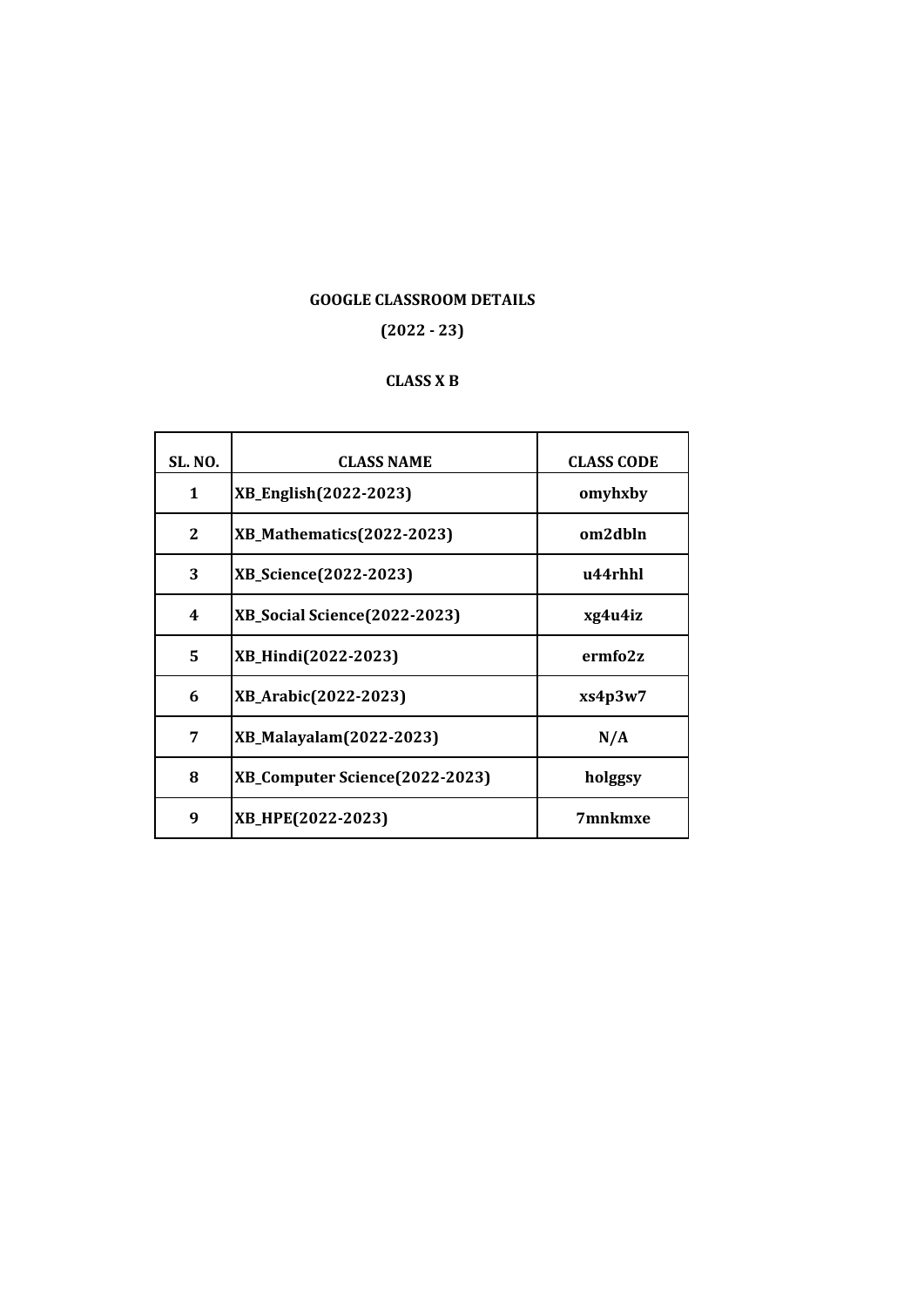## **(2022 - 23)**

## **CLASS X C**

| <b>SL. NO.</b> | <b>CLASS NAME</b>                   | <b>CLASS CODE</b> |
|----------------|-------------------------------------|-------------------|
| $\mathbf{1}$   | XC_English(2022-2023)               | 13z6g3a           |
| $\mathbf{2}$   | <b>XC_Mathematics(2022-2023)</b>    | 4lyplkg           |
| 3              | XC_Science(2022-2023)               | ff7f4cy           |
| 4              | <b>XC_Social Science(2022-2023)</b> | mzbpfnk           |
| 5              | XC_Hindi(2022-2023)                 | x72z2h7           |
| 6              | XC_Arabic(2022-2023)                | ncjw66z           |
| 7              | XC_Malayalam(2022-2023)             | N/A               |
| 8              | XC_Computer Science(2022-2023)      | fsxhre6           |
| 9              | XC_HPE(2022-2023)                   | 7mnkmxe           |